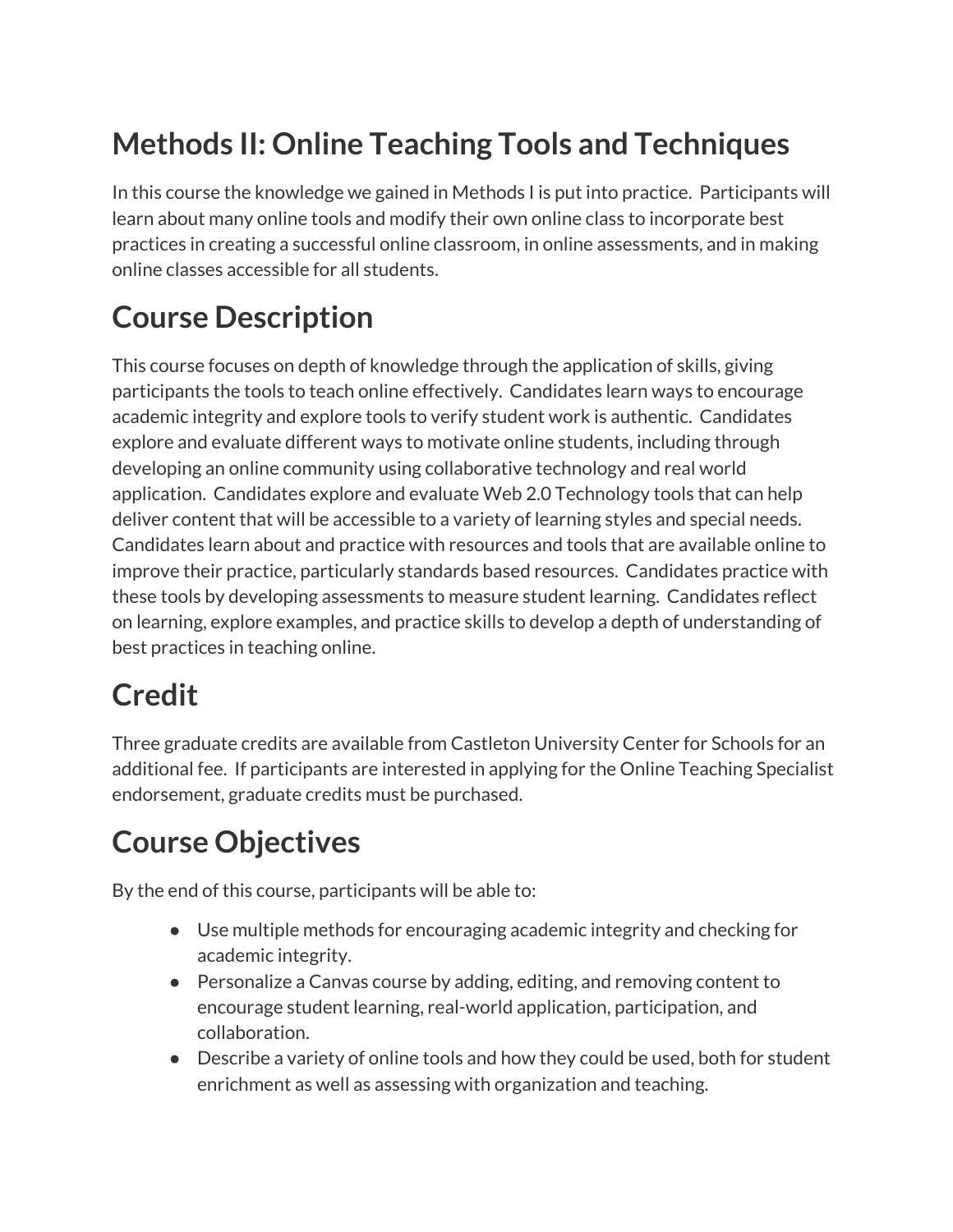- Use best practice to incorporate ways to improve student motivation and build online communities.
- Modify and supplement curriculum, instruction, and assessments to improve access for all students, including those with special needs.

## **Standards:**

This course addresses the following iNACOL National Standards for Quality Online Teaching:

- **Standard B:** The online teacher supports learning and facilitates presence (teacher, social, and learner) with digital pedagogy.
- **Standard C:** The online teacher supports learning and facilitates presence (teacher, social, and learner) with digital pedagogy.
- **Standard D:** The online teacher promotes learner success through interactions with learners and other stakeholders and by facilitating meaningful learner engagement in learning activities.
- **Standard F:** The online teacher personalizes instruction based on the learner's diverse academic, social, and emotional needs.
- **Standard G:** Assessment and Measurement The online teacher creates and/or implements assessments in online learning environments in ways that ensure the validity and reliability of the instruments and procedures. The teacher measures learner progress through assessments, projects, and assignments that meet standards-based learning goals, and evaluates learner understanding of how these assessments measure achievement of the learning objectives. (Note: In courses that are already created, teachers may not be able to create or include additional assessments.)
- **Standard H:** The online teacher curates and creates instructional materials, tools, strategies, and resources to engage all learners and ensure achievement of academic goals.

# **Prerequisites**

Participants should have completed Methods I or have demonstrated proficiency in the Methods I Course Objectives.

# **Course Requirements**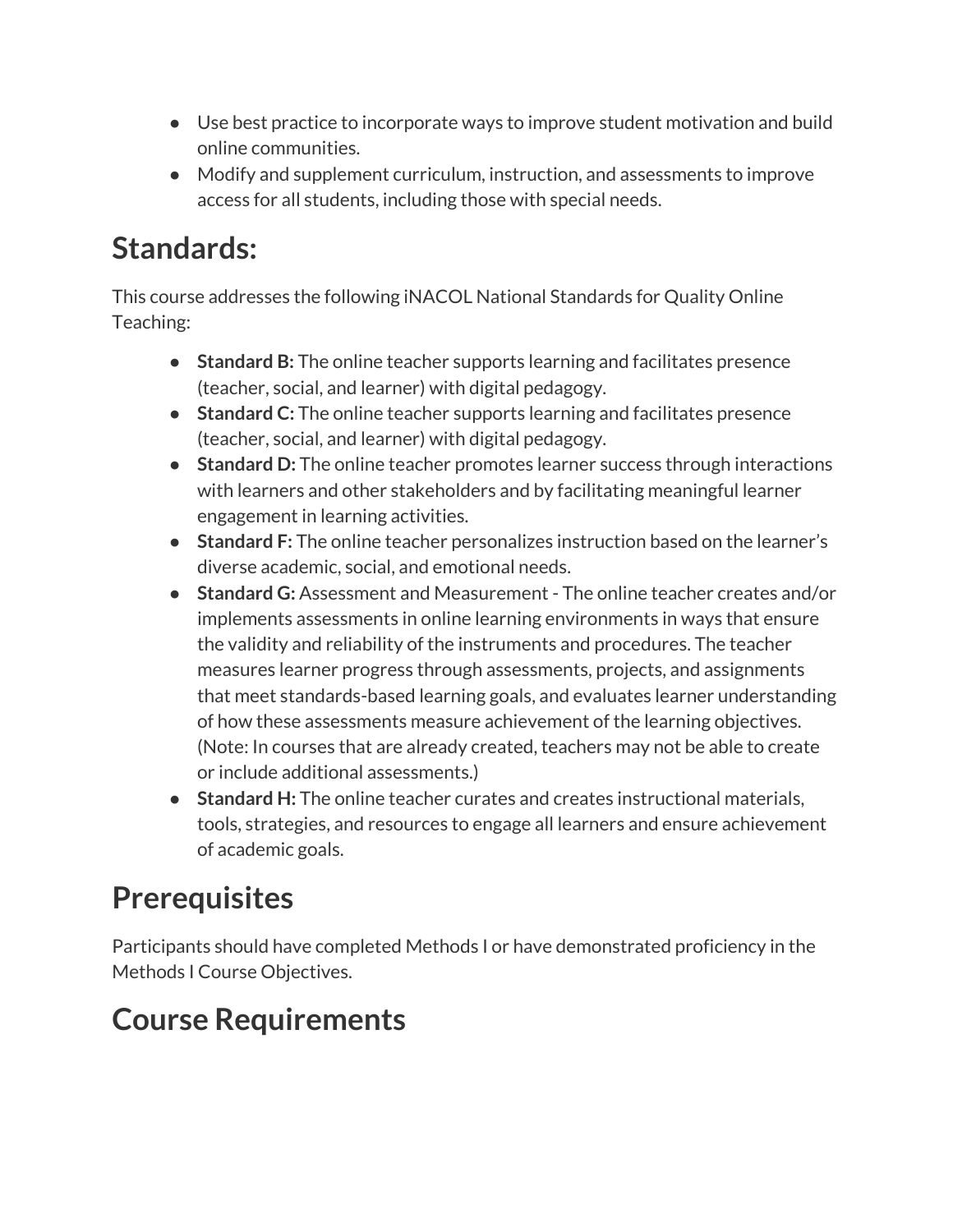In order to successfully complete this course, participants must meet the following requirements:

- 1. **Discussion Postings.** Participants are expected to participate in each module's discussion forum by responding to the discussion prompt and responding to at least two other participants' posts. At least one of the three posts should be during the first half of the module.
- 2. **Readings and Activities.** Participants are expected to complete the readings and activities given in each of the modules.
- 3. **Course Change List.** During Module Two, participants will brainstorm a list of possible changes and improvements that they could make to a VTVLC class and update it as necessary.
- 4. **Welcome Video.** As part of Module Five, participants will create a video welcoming students to their class and showing them the key features of the online course.
- 5. **Motivational Strategy.** Participants will implement one strategy from Module Six in their online course that will improve student motivation.
- 6. **Collaboration Strategy.** Participants will utilize strategies from Module Seven to implement one method of improving student collaboration in their course.
- 7. **Accessibility Improvement.** As part of Module Eight, participants will enhance one section of their course to improve accessibility to students with special needs.
- 8. **AssessmentImprovement.** In Module Nine, participants will create or modify one assessment to improve its ability to measure student learning and ensure academic integrity.

# **Module Outline**

### **Module 1: Academic Integrity**

In Module 1, participants will learn how to encourage academic integrity in the online environment by educating and utilizing stakeholders, knowing your students, and exploring tools that can help.

### **Module 2: Exploring Your Online Course**

Participants will utilize this module to become familiar with the content of an appropriate course that they might teach from VTVLC's catalog. Participants will find examples in their course of best practices in pedagogy, accessibility, and assessment. Participants will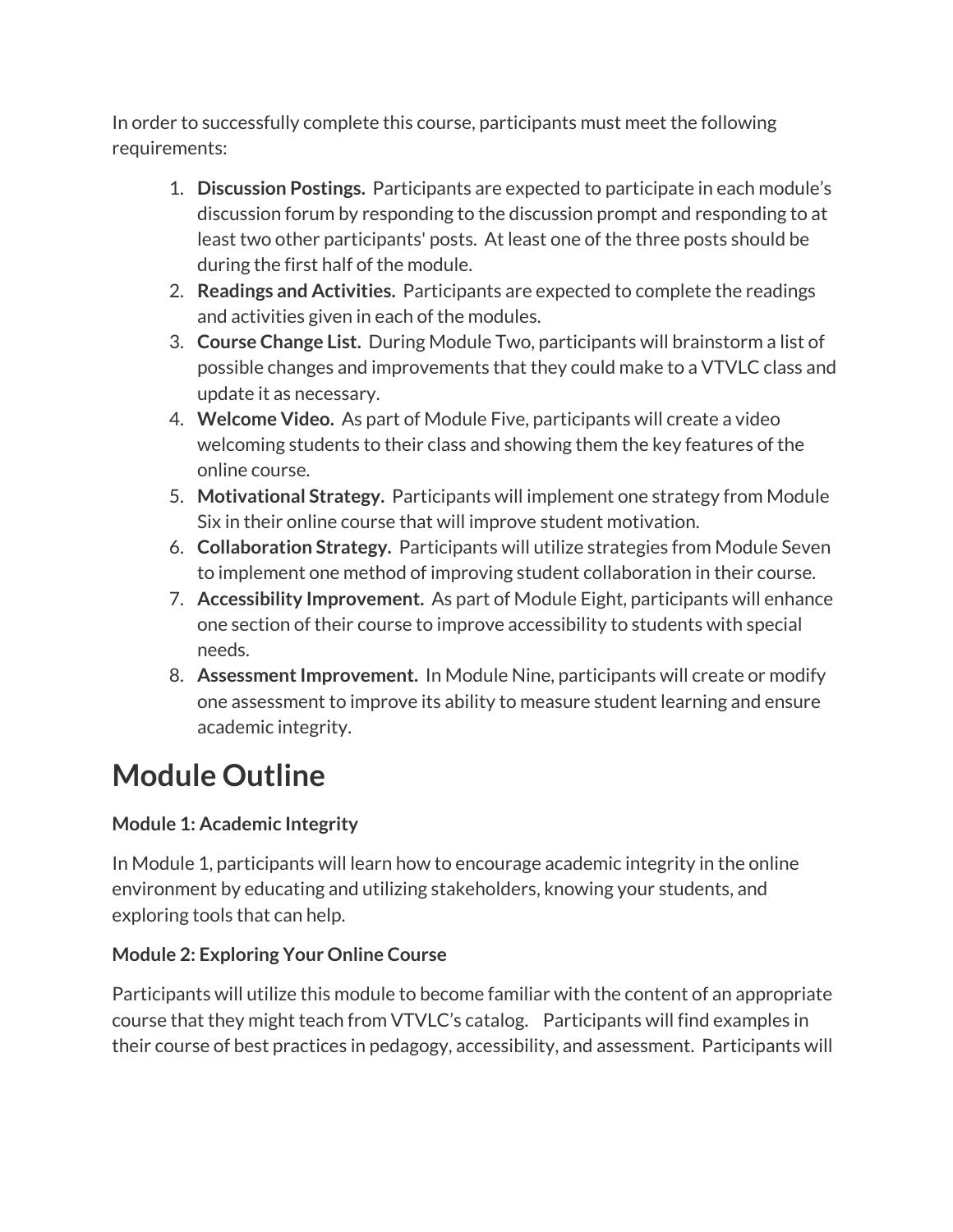also create a list of possible changes or additions they could add to personalize and improve the course based on their Course Planning Guide from Methods I.

#### **Module 3: Web 2.0 Tools**

Participants will explore many of the online tools available for student use that help increase student collaboration and critical thinking skills. In particular we will explore social networking sites, blogs, wikis, discussion boards, videos, audio recordings, and screencasts. Participants will also review the available research on student use of Web 2.0 tools. Participants will evaluate tools for appropriateness based on student age and ability and implement at least one tool in their course.

### **Module 4: Teacher Tech Tools**

Participants will explore additional tools of the online world, reviewing technology tools for instructors, and free resources, particularly standards based resources. Participants will create and share templates for common interactions with students.

### **Module 5: Personalizing Your Course**

Participants will use best practices in online teaching to personalize their online course. Participants will learn how to modify a Canvas course to add or edit elements. Class materials and procedures will be organized and posted to ensure that students have clear expectations and know to best ways to communicate with their instructor and fellow students. Participants will create a welcome video to introduce themselves to future students and guide students around the features of the course.

#### **Module 6: Student Motivation**

In this module, participants will explore motivational theories and strategies for students, as well as evaluate motivational techniques such as real world application. Participants will explore what motivational strategies are already incorporated into their course. Participants will consider ways to encourage interaction and participation in students and implement at least one method in their course.

### **Module 7: Creating an Online Community**

This module focuses on helping to build an online community of learners in your class using a variety of tools to encourage collaboration between students and social presence. Collaboration theory is discussed including a comparison of collaborative and cooperative learning models and the process of team formation. A collaboration framework is explored in detail. The use of extracurricular groups such as book groups, student clubs, contests, and events to increase student collaboration is discussed.